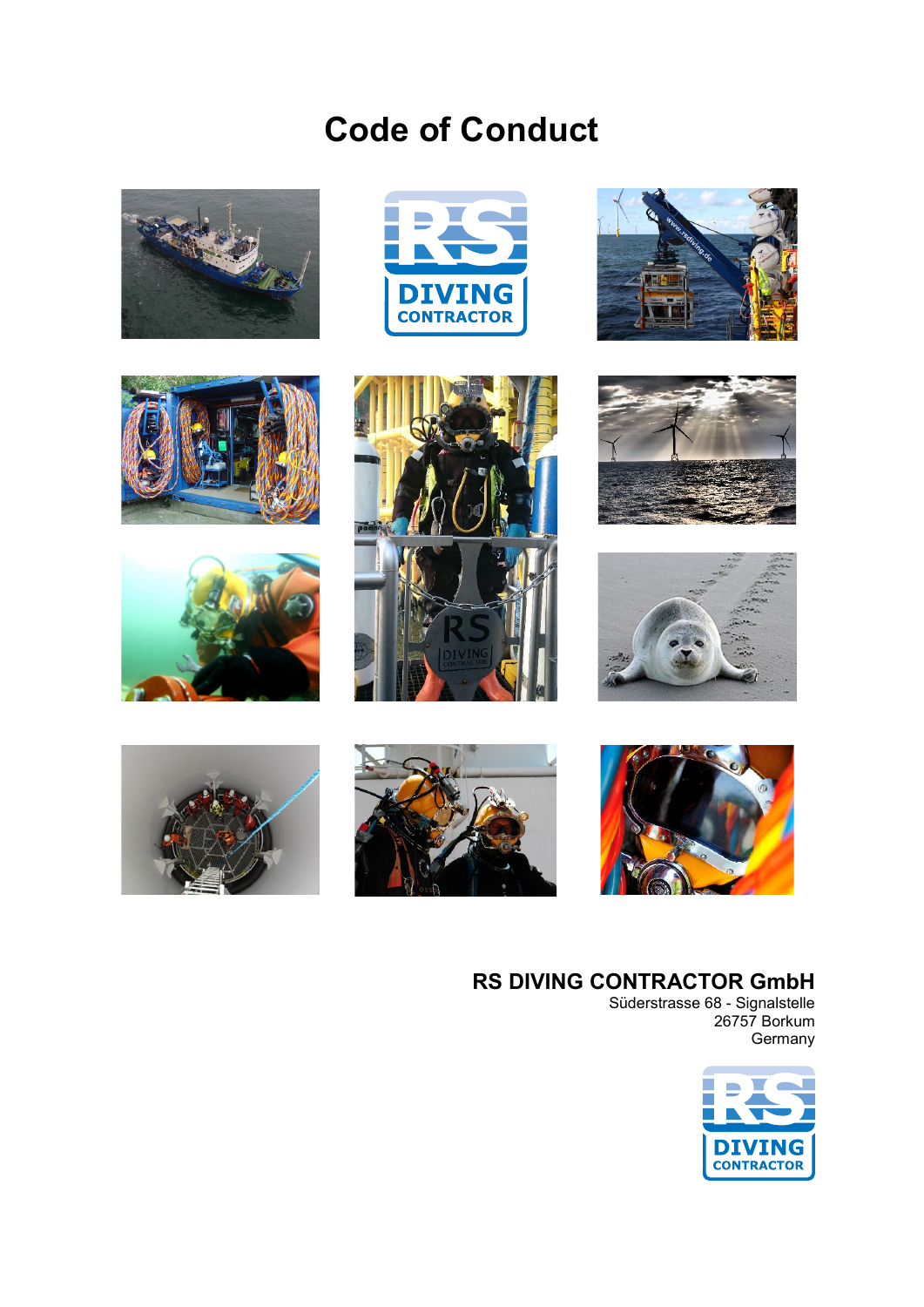### **RS DIVING CONTRACTOR GmbH - Code of Conduct**

# **DIVING**<br>CONTRACTOR

#### **Contents**

#### **Page**



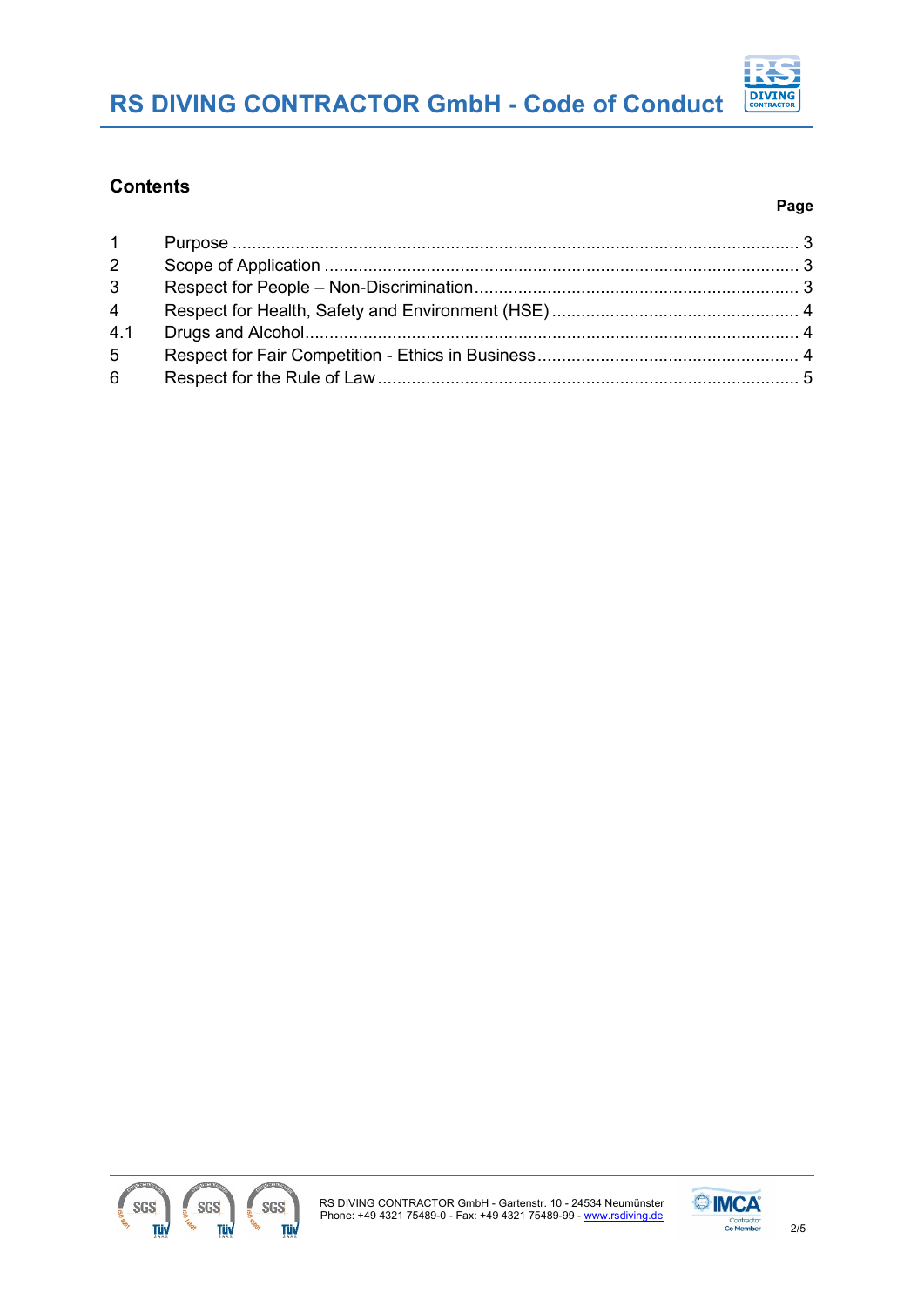

#### <span id="page-2-0"></span>**1 Purpose**

This Code of Conduct outlines the principles which guide the business activities and relationships of RS DIVING CONTRACTOR GmbH and forms the basis for other internal regulations. The cornerstone upon which these principles rest is respect:

- Respect for people
- Respect for quality, health, safety and environment
- Respect for fair competition and open-market economy
- Respect for the rule of law

Respect builds trust and confidence in and from our employees, customers and business partners. Ultimately, we will be judged by what we do. When considering any action, it is wise to ask: "Will it help create a working environment based upon mutual respect? Will it build trust and credibility?" The best way to ensure proper conduct while working toward the long-term success of the organization is to be able to honestly answer "Yes" to those questions.

#### <span id="page-2-1"></span>**2 Scope of Application**

This Code of Conduct applies uniformly throughout RS DIVING CONTRACTOR GmbH and its subsidiaries to include all employees, contractors and subcontractors, suppliers as well as third parties who intend to enter into business relations with us.

#### <span id="page-2-2"></span>**3 Respect for People - Non-Discrimination**

The offshore industries in which we operate often bring together a unique blend of people with a wide range of knowledge, skills, abilities, and expertise. These people come from a variety of nations with various cultures, customs, beliefs and languages. Successful operations require mutual respect among all persons involved. All terms and conditions of employment and business relationships with RS DIVING CONTRACTOR GmbH will be based upon an individual's ability to do the job and will not be restricted or prohibited due to any personal difference, characteristic, or belief.

We are committed to providing a working environment that encourages mutual respect, and is free of discrimination, harassment, intimidation or coercion relating directly or indirectly to race, nationality, language, religion, age, or sexual orientation.



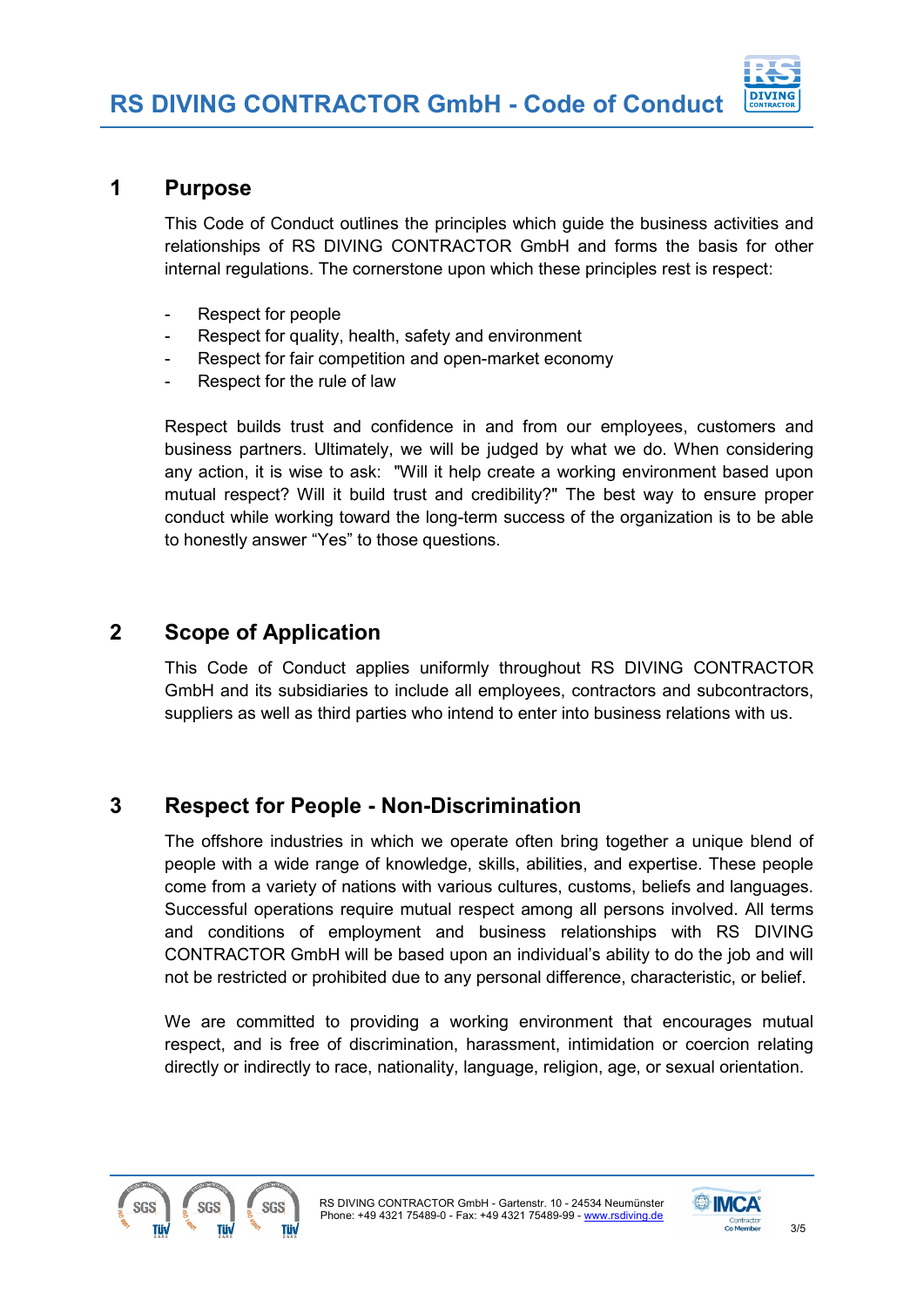#### <span id="page-3-0"></span>**4 Respect for Quality, Health, Safety and Environment (QHSE)**

RS DIVING CONTRACTOR GmbH fulfils the requirements and standards for environmental protection that affect their operations. We act in an environmentally conscious way at all locations where we are in operation. For this purpose an HSE policy was issued on the  $28<sup>th</sup>$  of November 2012, is updated at regular intervals, amended by quality and shall ensure that quality, health and work safety as well as environmental protection is enforced. RS DIVING CONTRACTOR GmbH aims at guaranteeing a safe and health-promoting work environment, avoiding accidents and incidents.

#### <span id="page-3-1"></span>**4.1 Drugs and Alcohol**

We assume responsibility for our personnel and their safe and healthy environment. For this purpose RS DIVING CONTRACTOR GmbH issued a Drug and Alcohol Policy on the 28<sup>th</sup> of October 2013 which is updated at regular intervals and stipulates that no personnel may endanger themselves or others through the misuse or influence of drugs, alcohol or other potentially harmful substances.

#### <span id="page-3-2"></span>**5 Respect for Fair Competition - Ethics in Business**

RS DIVING CONTRACTOR GmbH believes that fair economic competition in an open market is the most effective path to successful and growing business environments. It is, therefore, our objective to conduct our business with the highest standards of honesty, integrity, and fairness.

All activities must be carried out in a responsible manner as possible. Important factors to keep in mind in daily business activities and relationships include:

- Basic human rights
- Elimination of all forms of forced and compulsory labour
- Avoidance of corruption of any sort
- Honest and fair treatment of all clients, suppliers, subcontractors
- Respect for all people and their property
- Fair contractual relations
- Provide reliable and honest information
- Obtain information through legal means only
- Respect cultural diversity in all business activities and relationships
- Protect our image as well as the image of our clients and subcontractors
- Accomplish what we promise and do not promise more than we can deliver